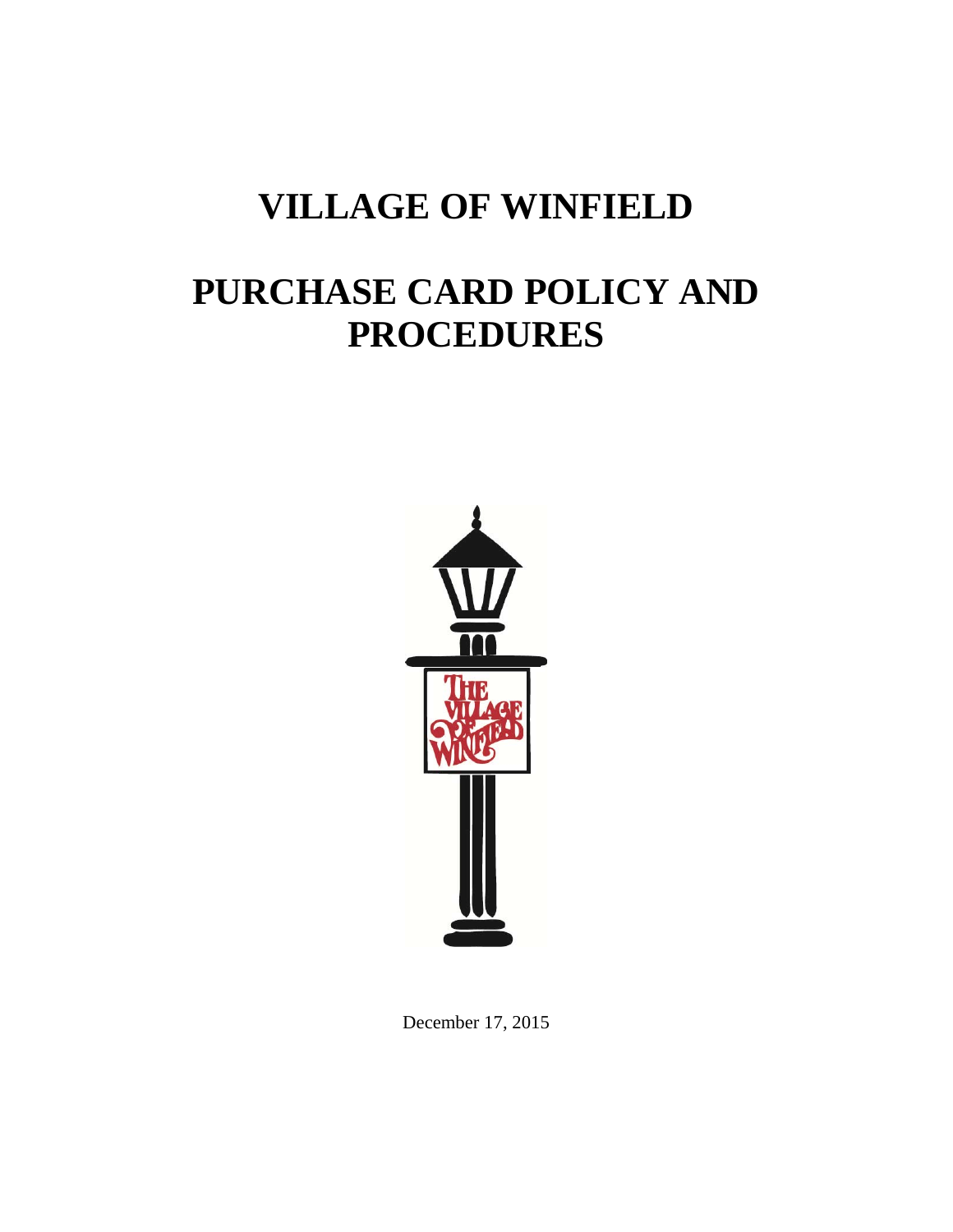### **A. Introduction**

The Purchase Card Program is intended to streamline and simplify purchasing and payment procedures by consolidating supplier invoices and eliminating form processing. The purchase card issuer (PCI) is selected by Village personnel to process vendor payments on the Village's behalf. The Purchase Card Program is not intended to avoid or bypass appropriate procurement or payment procedures. Rather, the Program complements the existing processes available. The Purchase Card also gives personnel an opportunity to make practical decisions in obtaining products or services for which they are knowledgeable and reduces administrative burdens. Management information reports are available, enabling the Department Heads to improve management control and decision-making.

This Policy provides information about the process, the types of purchases that can and cannot be made, records that must be maintained and reconciled for each cycle, and a variety of other Program information.

The cardholder needs to remember that he/she is committing Village funds each time the purchasing card is used. This is a responsibility that should not be taken lightly. The cardholder is the person responsible for all charges made to the card. Intentional misuse or fraudulent abuse may result in disciplinary action up to and including dismissal and recovery of all unauthorized purchases.

## **The card has no impact on the cardholder's personal credit. Although the card lists an individual's name, the card is actually issued to the Village of Winfield.**

The Finance Director is responsible for implementing the Purchase Card Program within the Village and is the Village's primary representative to the purchasing card vendor. This individual is responsible for card issuance, card cancellation, communicating to the purchasing card issuer, and monitoring cardholder usage.

Outline of Purchase Card Procedures:

- 1. Cardholder purchases product or service directly from supplier.
- 2. Supplier processes the order.
- 3. The PCI checks for compliance with applicable limits.
- 4. The supplier delivers the product or service.
- 5. The PCI arranges payment to the supplier.
- 6. The PCI provides access to online individual monthly statements for the Cardholders and a master statement for the Program Administrator to verify purchases.
- 7. The Village sends a single payment to the PCI.
- 8. The Village uses various management information reports to review and analyze spending.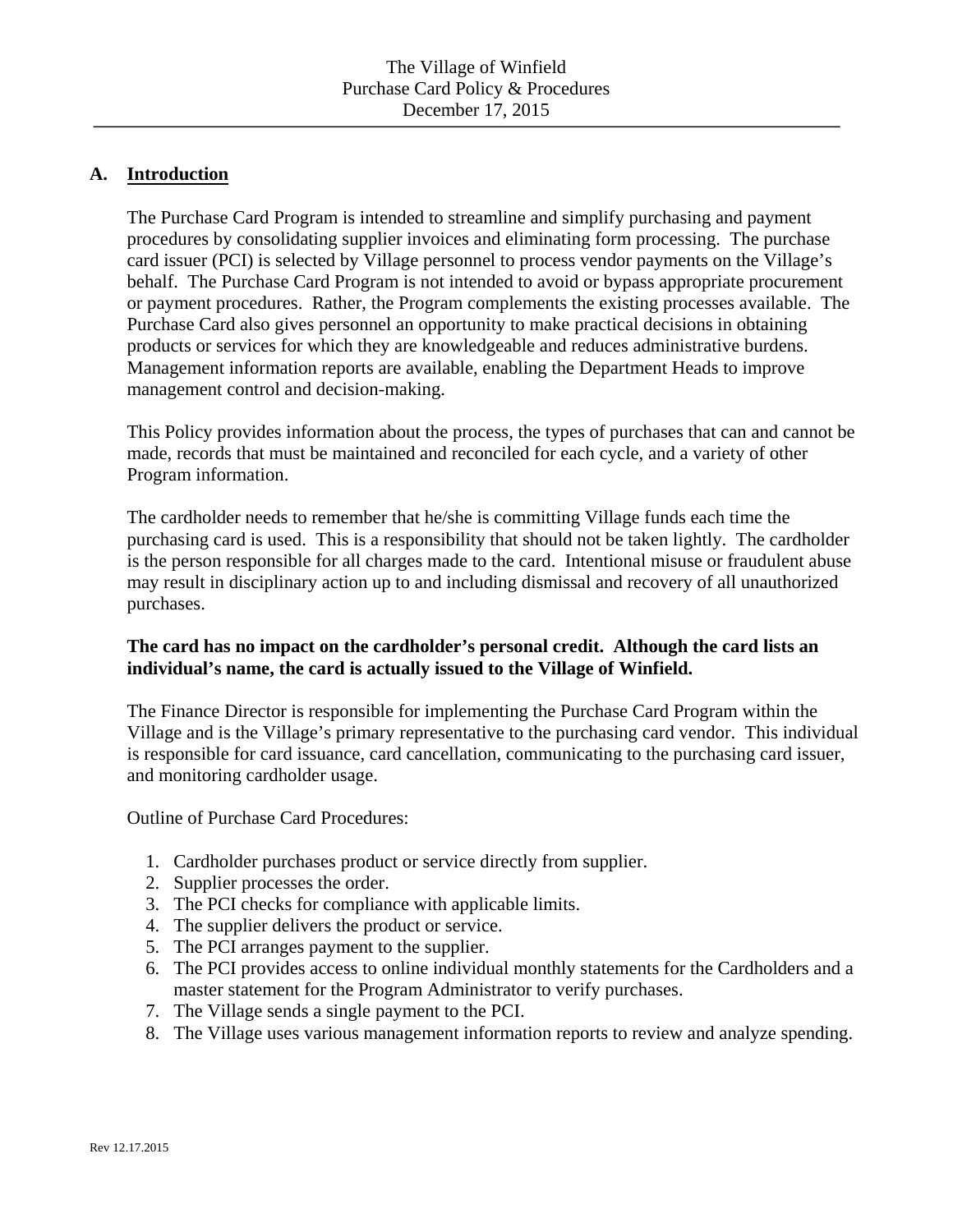# **B. Policy**

Purchase cards shall be used for **official** Village of Winfield purchases only. Purchase approval and competitive bidding requirements must be in compliance with the Village of Winfield's Purchasing Policy. **The Village of Winfield is liable for authorized charges made using the card.** Use of the card for personal items is not permitted. Efforts should be made to use vendors who accept the purchasing card where appropriate in order to maximize administrative cost savings. If the employee has questions on the appropriate use of the Purchasing Card, the employee should contact the Program Administrator.

# **C. Procedures**

1. Card Issuance

Purchasing Cards will be issued to individuals who have a need as determined by their Department Head and approved by the Village Manager. Examples of individuals requiring a Purchasing Card are:

- Anyone with authority to order supplies and materials.
- Anyone who has a demonstratable need for the card to avoid spending personal funds on Village business and later being reimbursed by the Village.
- Anyone who needs to make frequent purchases while away from their usual work location.

The ideal Cardholder will meet all criteria. Former employees and non-employees such as contractors, are not eligible to obtain purchasing cards.

To obtain a Purchasing Card:

- 1. Obtain an Application/Acknowledgement Form from the Purchasing Card Program Administrator (Finance Director). See Appendix A-1 for a sample Application/Acnowledgement Form.
- 2. The employee must complete the application including the Department Head's signature.
- 3. Send the completed application with original signatures to the Finance Director. **The application should be accompanied with a memorandum from the Department Head recommending the appropriate Card Profile to be applied.**
- 4. Attend a training orientation and receive the Purchasing Card. The Purchasing Cards are issued with the name of the Cardholder and the Village of Winfield names embossed on the front.
- 2. Card Profiles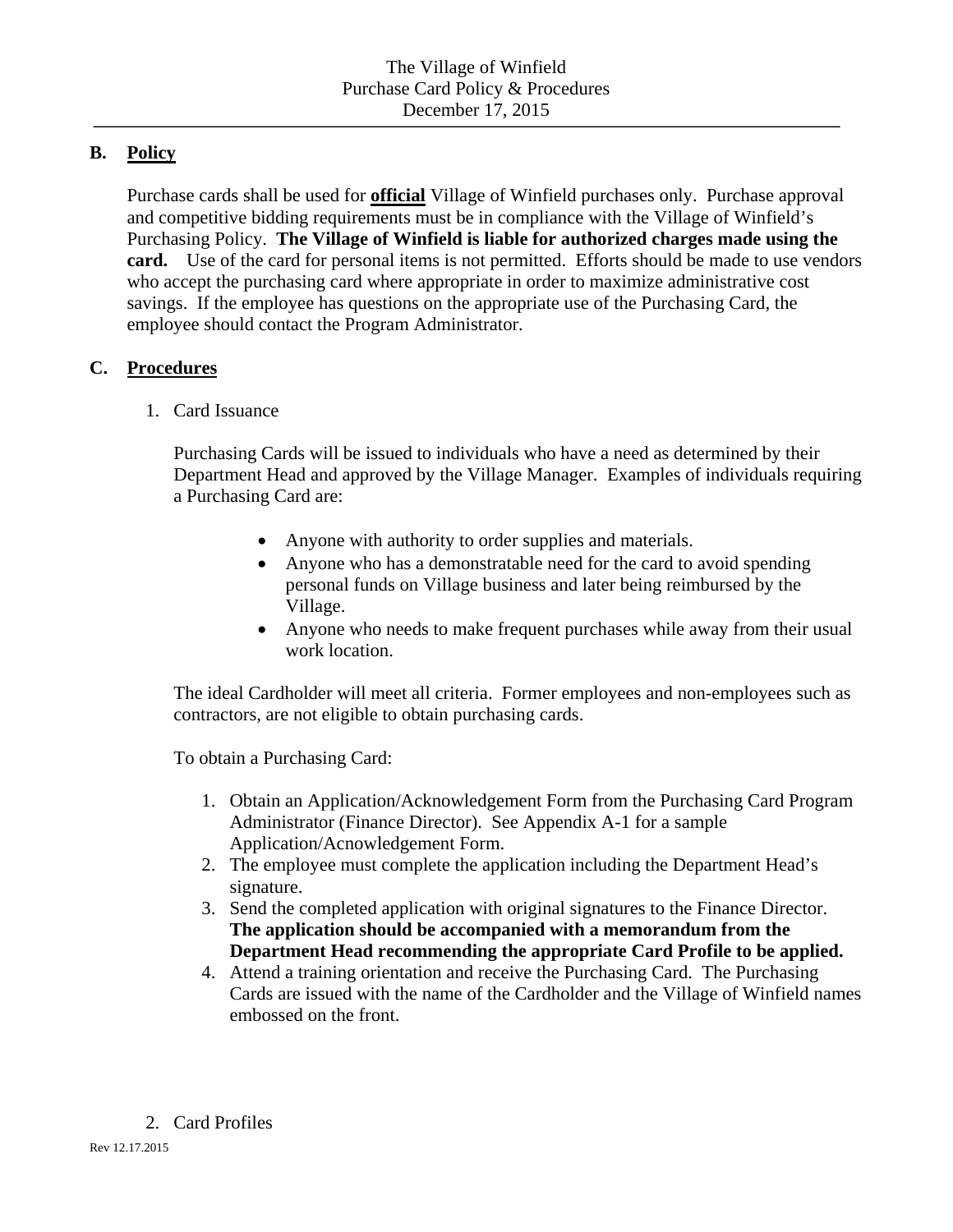The Village has established a list of profiles for which each employee will be appropriately placed by the Department Heads. These profiles will be maintained by the Finance Department. The Finance Department will monitor limits and restrictions and make changes when appropriate. The following profiles have been established:

- Profile A:
	- $\text{-}$  Maximum dollar limit per month: = \$2,500
	- -- Merchant category group restriction: authorized list of approved vendors
	- -- No cash advances permitted
	- -- Travel/Entertainment Restriction: no travel or entertainment charges allowed. (Employee)
- Profile B:
	- $\text{-}$  Maximum dollar limit per month = \$5,000
	- -- Merchant category group restriction: none
	- -- No cash advances permitted
	- -- Travel/Entertainment Restriction: no travel or entertainment charges allowed. (Employee)
- $\bullet$  Profile C:
	- $\text{-}$  Maximum dollar limit per month = \$10,000
	- -- Merchant category group restriction: none
	- -- No cash advances permitted
	- -- Travel/Entertainment Restrictions: travel and entertainment charges permitted. (Supervisor/Department Head)
- Profile D:
	- $\text{-}$  Maximum dollar limit per month = \$50,000
	- -- Merchant category group restriction: none
	- -- No cash advances permitted
	- -- Travel/Entertainment Restrictions: travel and entertainment charges permitted. (Village Manager)

Department Heads may elect Cardholder restrictions from the following available options:

**1. Monthly Dollar limits per Cardholder:** This limit allows Department Heads to designate the total amount an employee can spend during the monthly billing cycle. A running balance is maintained by the PCI that increases with each authorized charge until the Cardholder reaches the assigned monthly limit. If the limit is reached before the end of the billing cycle, new attempts for authorization are denied.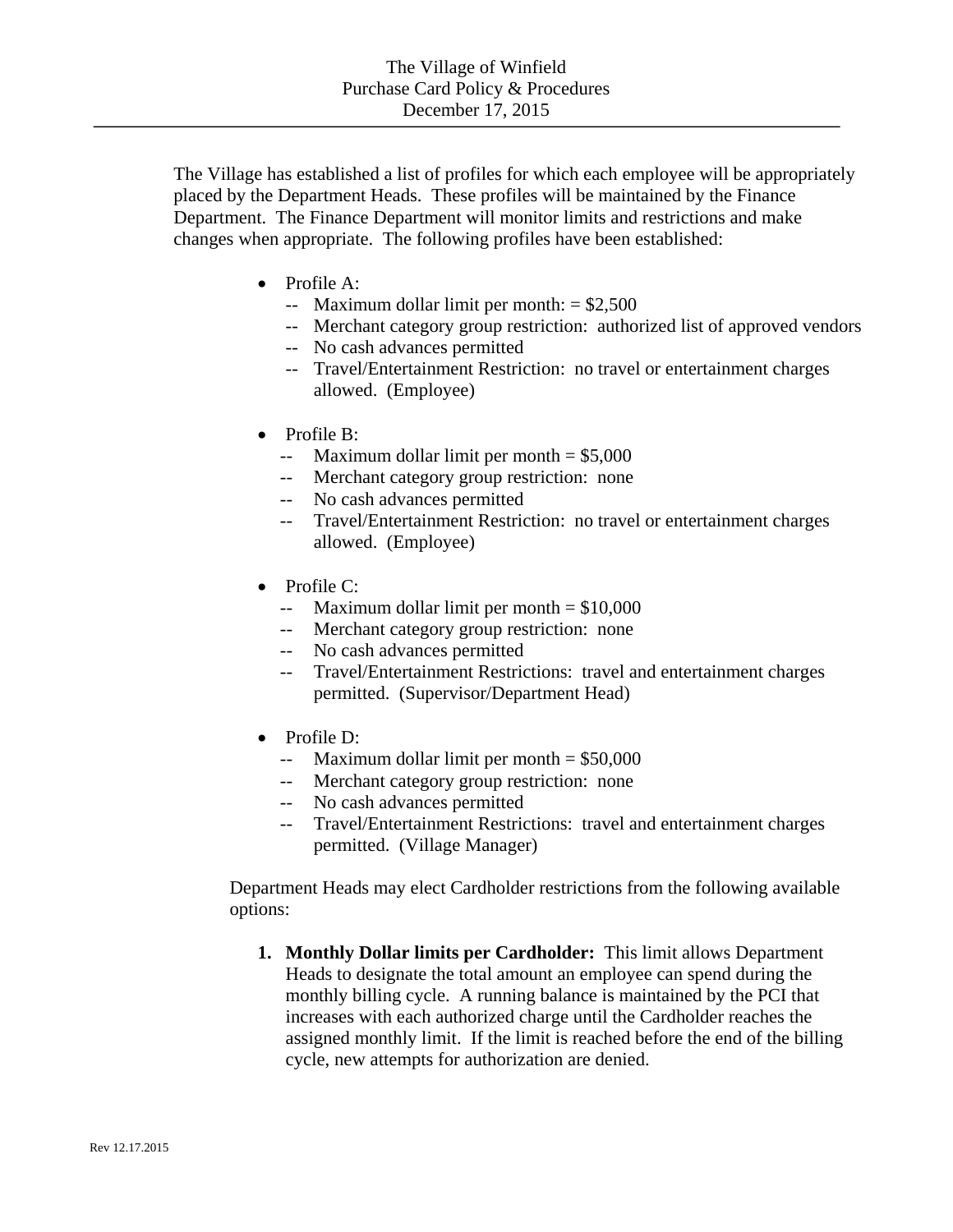- 3. Cancellation of Card
	- Cardholders must return the Purchase Card to the Village Program Administrator immediately upon request or upon termination of employment.
	- It shall be the responsibility of the Department Heads to ensure all cancelled cards are collected from the employee prior to the employee leaving and forwarded to the Program Administrator to be destroyed.
	- It is imperative the Cancellation Form Appendix A-4 (obtained from Program Administrator) be processed in an expedited manner.

#### 4. Changes

The Village Program Administrator must be contacted when changes need to be made to existing purchasing cards. If a new purchasing card needs to be issued, the Cardholder should receive the replacement card in 7-10 business days. The old card, unless it is lost, must be turned in to the Program Administrator before the replacement card will be issued. The Department Head should utilize the Program Maintenance Worksheet (located at Appendix A-2) to:

- Make name changes,
- Change mailing address,
- Increase or decrease spending limit/restrictions,
- Card replacement, or
- Change accounting information contained on the card's magnetic tape.

The Program Maintenance Worksheet should be provided to the Village Program Administrator to effect the changes. The approximate time to complete a change is 3 to 5 business days after receipt by the PCI. Requests can be communicated to the PCI at (800) 221-5920 by the Village Program Administrator.

5. Purchasing Card Security

 Authorized use of the Purchasing Card is limited to the person whose name appears on the face of the card. The Purchasing Card must not be loaned to another person; however, the Card may be used to make purchases for an employee in the department.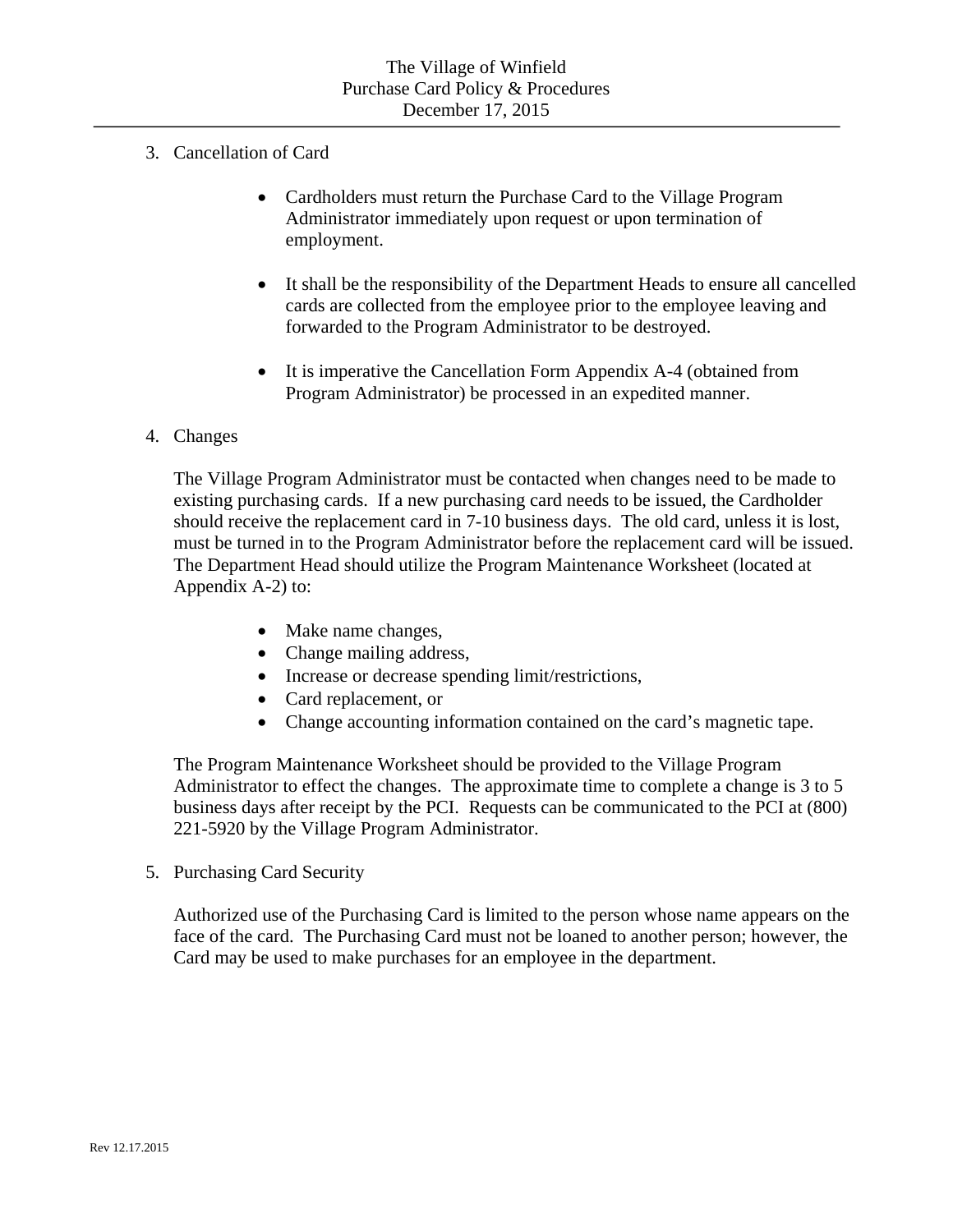The Purchasing Card, or any document containing the card account number, should be kept in an accessible but secure location. The account number on the purchasing card should not be posted or left in a conspicuous place.

If the Purchasing Card is lost or stolen, the Cardholder must immediately notify the Village's Program Administrator **and** the PCI at (800) 221-5920.

 The Village is liable for the use of the Purchasing Card by authorized users, provided that the use is within the applicable transaction dollar limit. The Village of Winfield does not accept liability for the following:

- Unauthorized use of the Purchasing Card.
- Account numbers that are fraudulently used.
- Purchases made with stolen or lost cards that are beyond the maximum limit of \$50, and after discovery and reporting to the PCI of card loss or theft. **Exception: If the PCI investigation finds the employee used the card for personal gain the Village becomes liable.**
- 6. General Requirements for Card Use

 Department Heads shall require Cardholders to maintain a Transaction Log Worksheet (Appendix A-3) of the purchases to allow monitoring of spending limits and reconciliation of purchasing activity to the monthly purchase and statement. A new Transaction Log Worksheet should be established at the beginning of each new billing cycle. To use the Purchasing Card, the Cardholder should take the following steps:

- 1) Identify a vendor that sells the goods and services needed.
- 2) Call, go on-line**,** or go to the vendor's place of business and place the order.
- 7. Ordering Procedures
	- Information to provide a supplier:
		- -- Provide the vendor with Cardholder name and card number.
		- -- Expiration date of the Card.
		- -- Remind the supplier that the Village is exempt from Sales Tax. The vendor will verify the account number with the PCI. The spending limit will be checked electronically for compliance with applicable limits.
		- -- Business ship-to address.
		- Preferred methods of shipment, i.e., FOB Destination, freight prepaid and allowed.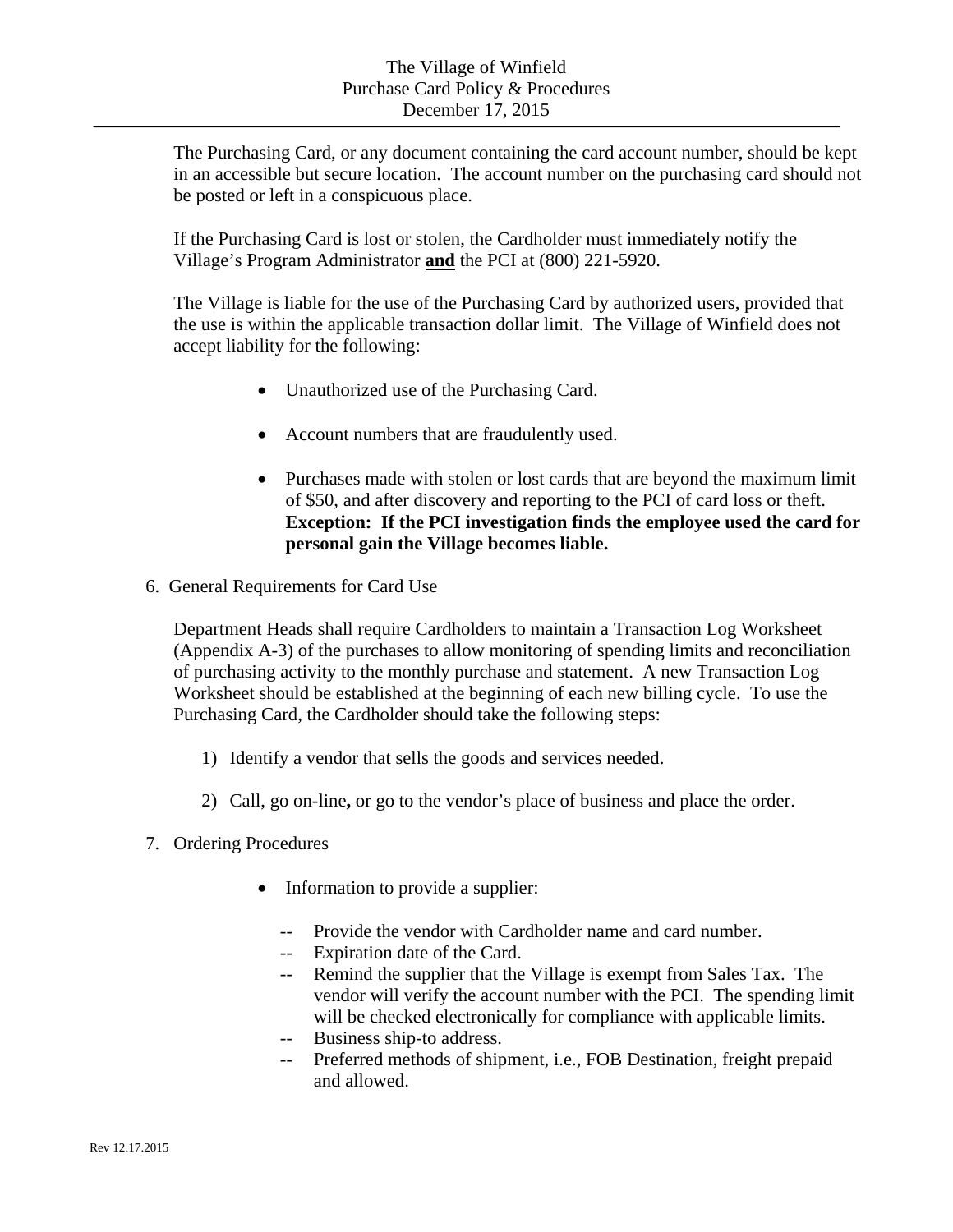# Please Note: The purchasing card number should not appear **anywhere on the exterior of the package. This number is CONFIDENTIAL!**

- -- Record order on Transaction Log Worksheet for reconciliation when receiving the goods and matching to the charge card statement.
- Information to obtain from supplier:
	- -- Order confirmation or tracking number.
	- -- Base cost of purchase.
	- -- Anticipated delivery date.
	- -- Freight cost, if available.
- Retain all documentation pertaining to the purchase. When the vendor delivers the order, or the order is picked up, documentation of the purchase (such as sales receipt or packing slip) should accompany the order. The documentation must be kept on file by the Cardholder for reconciliation to the purchasing card statement.
- Enter the purchase information in the Cardholder's purchasing log worksheet. The Transaction Log Worksheet will be designed to meet the needs of the department. The Transaction Log Worksheet should contain, but not be limited to, the following information.
	- -- Department name
	- -- Cardholder name
	- -- Account number of purchasing card
	- -- Date of purchase
	- -- Vendor name
	- -- Description of purchase
	- -- Amount of purchase
	- -- Account number to charge
- Returns, Credits and Disputed Items

In most cases, disputes can be resolved directly **between the Cardholder and the vendor** that provides the goods and services. The Cardholder must use the following guidelines when returning an item or for other disputed items such as sales tax charged:

-- If an item needs to be returned for any reason, the Cardholder should send the item back to the vendor in the manner agreed upon.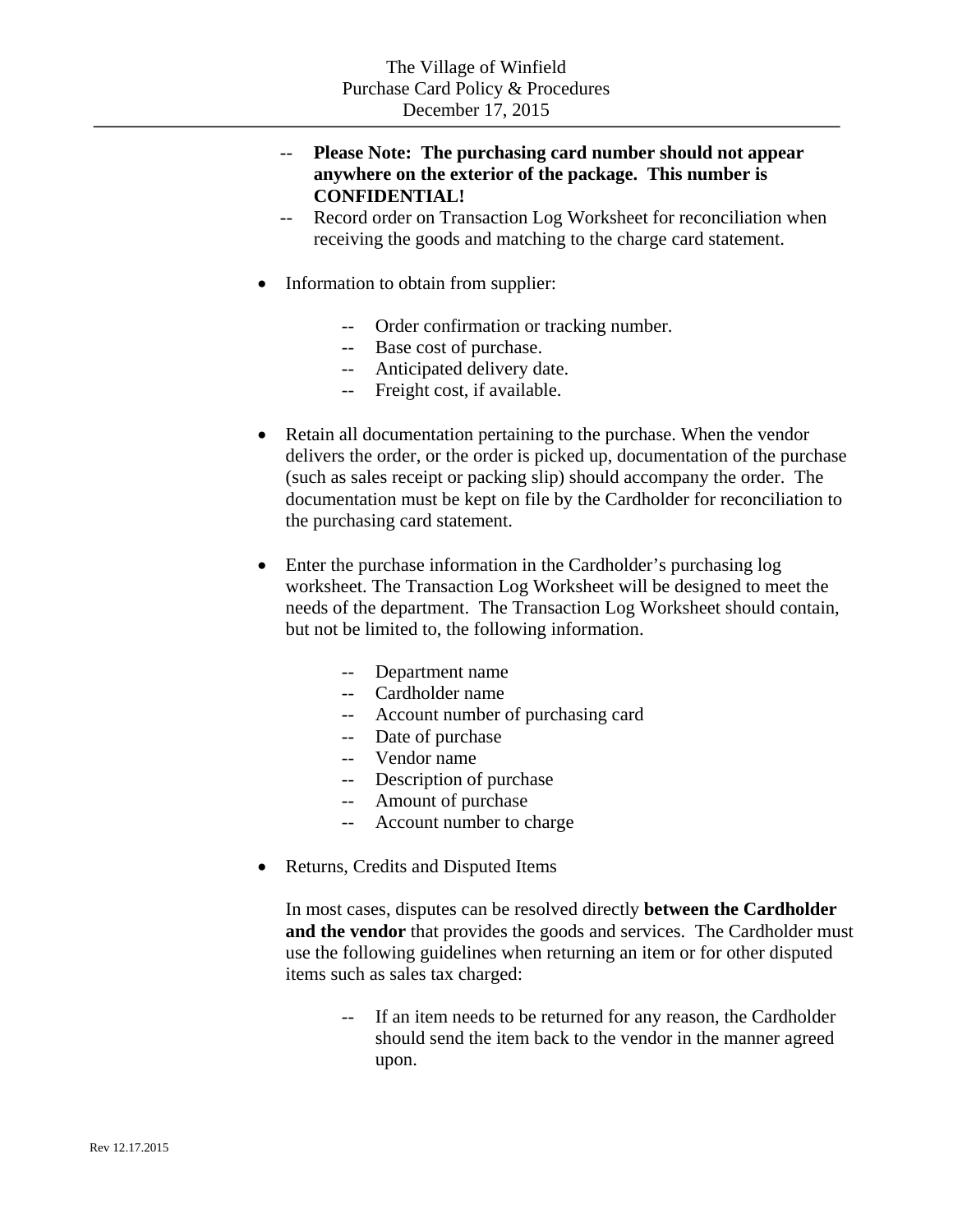- -- Returns of material to suppliers must be handled as credits and treated as separate transactions.
- -- Returns are not to be handled as exchanges or combined with other purchases.
- A separate transaction must be placed to re-order the correct material.
- -- **Cash refunds are not allowed under any circumstances!!**
- -- Call the supplier as soon as possible. Promptness is important.
- Obtain supplier's Return Authorization Number, i.e. approval to return.
	- Information to give to supplier:
		- Card Number
		- Name
		- Phone number
		- Confirmation number/packing slip number
- -- The vendor should issue a credit for items that are returned or for sales tax inadvertently charged. This credit will appear on a subsequent charge card statement.
	- Confirm that the supplier will issue the credit to the purchase card. This should be an outstanding item on the Transaction Log Workseet until the credit appears on the monthly charge card statement.
- -- If the cardholder and the vendor cannot resolve an issue, the Cardholder should dispute the charge in writing to the PCI by faxing a completed dispute form (available on First Midwest EzBusiness online system) with a copy to the Finance Department. The PCI will process and investigate the dispute on the Cardholder's behalf and assist in the resolution. A temporary credit will be issued pending final resolution.
- -- If there is still a problem, contact the department head or the Finance Department.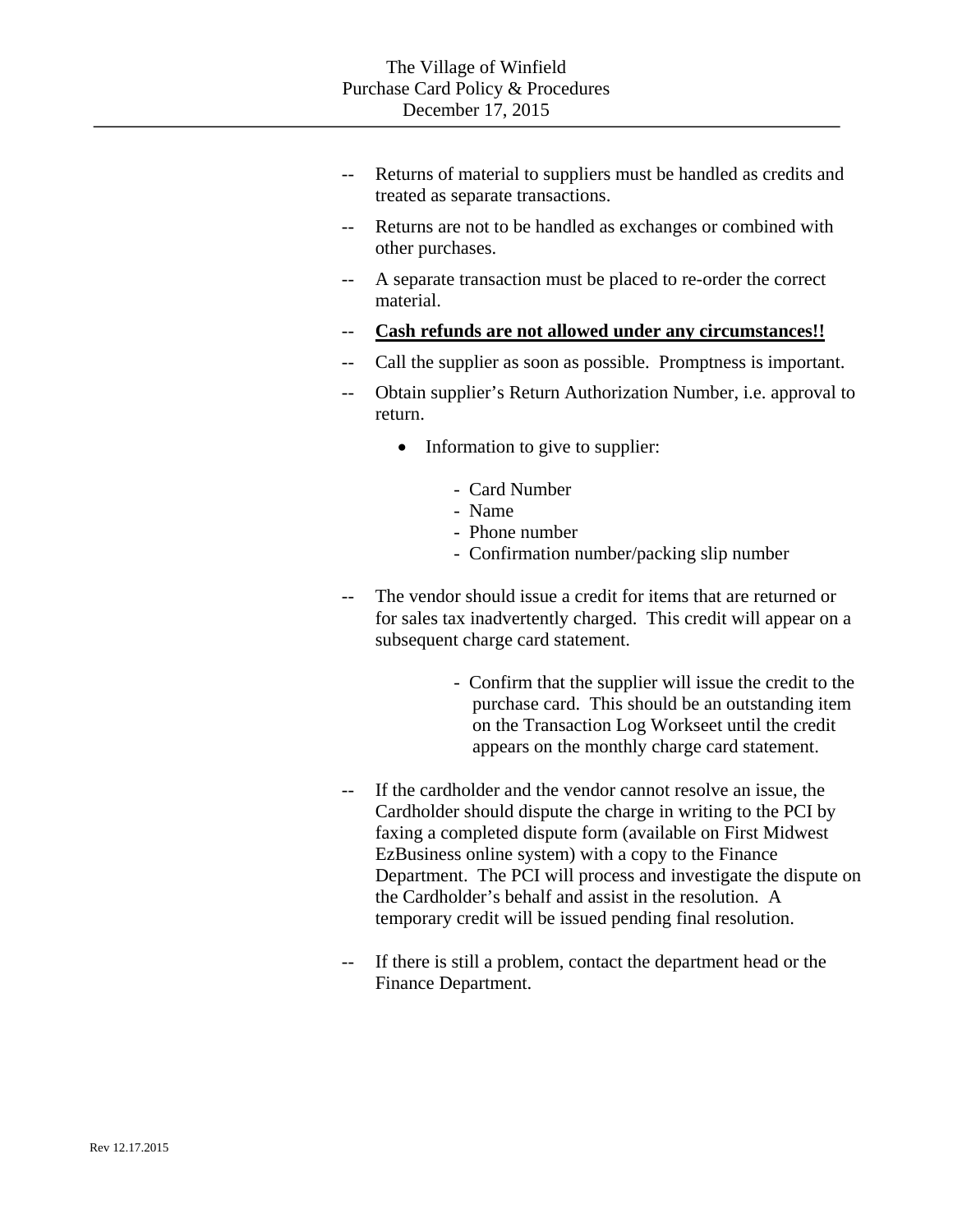- 8. Charge Card Statement Reconciliation
	- Department Procedures
		- 1. Overview:
			- The Purchasing Charge Card billing cycle is approximately 25 days in length.
			- The statements are available for viewing and download on EzBusiness approximately three to five days after the cut-off date. The Finance Department will be responsible for downloading the statements and distributing to the appropriate Department for reconciliation.
			- Cardholders record transactions and attach appropriate receipts to the Transaction Log Worksheet. The Department Head signs the Worksheet to document review and approval. The Village Manager and Finance Director are both required to sign the Transaction Log Sheet of the Finance/Administration Department.
			- Department Head forwards the Worksheet and supporting documentation to Finance Department. **No later than the 7th of the month following the end of the billing cycle.**
		- 2. Reconciliation Procedures:

The department is responsible for retaining documentation of purchases and returns and reconciling them to the monthly Transaction Log Worksheet. The following guidelines are recommended for reconciliation:

- The Cardholder shall be required to retain a receipt, invoice or other appropriate supporting documentation for each and every purchase made on the credit card.
- The Cardholder will match and attach all such receipts to the Transaction Log Worksheet in the same order as the transactions appear on the statement and sign and date the statement, and notate on the report, "okay to pay."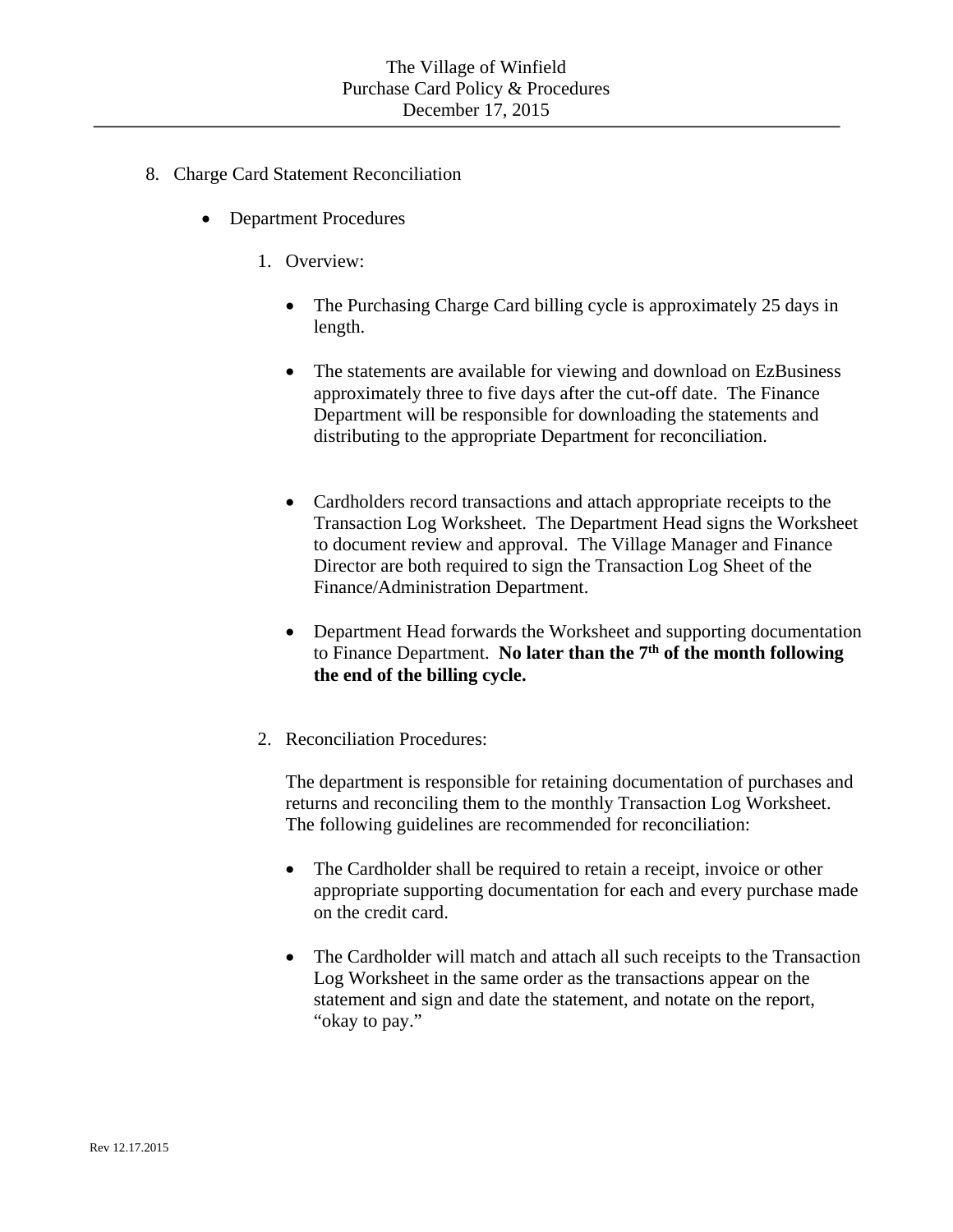- The department head will review the cardholder's Transaction Log Worksheet, make the appropriate changes (account numbers), initial with authorized signature and forward all information to the **Finance Department by the**  $7<sup>h</sup>$  **of each month.** Continued delinquencies in forwarding statements to the Finance Department **shall** result in the loss of credit card privileges.
	- The Cardholder's Transaction Log Worksheet must be signed by the Cardholder; reviewed, approved and signed by the Department Head.
- If at any point a Cardholder, Department Head or Finance Department employee identifies an issue that would otherwise cause the Village to be paying the wrong amount to the PCI, it is imperative that communication be initiated to all appropriate personnel involved in the process.
- All supporting documentation pertaining to the purchases and returns on the statement should be kept on file with the Purchasing Log Worksheet until disposition in accordance with Village policies.
- 3. Discrepancies
	- Discrepancies should be noted on the Transaction Log Worksheet for subsequent resolution. It is the Cardholder's responsibility to first work with the applicable vendor, then directly with the PSE in order to resolve the issue with temporary credits issued during pending investigation by the PCI.
		- All unresolved issues should be brought to the attention of the Department Head and if necessary, then to the Finance Department.
- 9. Charge Card Statement Payment Guidelines

# **Finance Procedures**

The Finance Department is responsible for processing payments to the PCI. The following guidelines must be observed when processing payments:

> -- Upon receipt of the monthly invoice the Finance Department will reconcile all of the Transaction Log Worksheets to the master statement.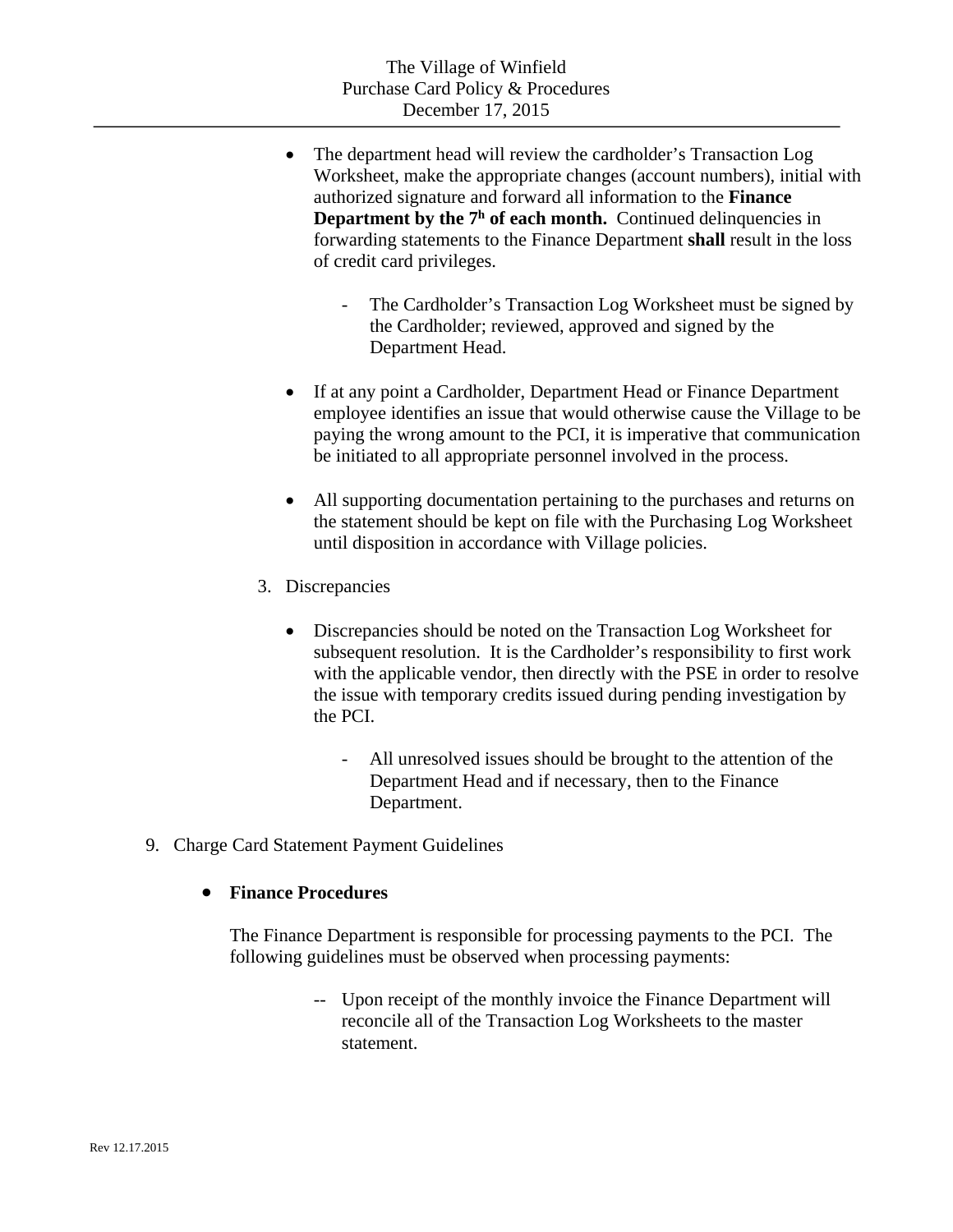- -- Upon receipt of supporting documentation and reconciliation to the invoice (completeness, accuracy), the supporting documentation will be attached to the invoice and filed accordingly.
- Such supporting documentation should be received by the  $7<sup>th</sup>$  of the month in which the statement is received. For those departments that do not meet such timelines, appropriate follow-up should be conducted by the Program Administrator with continued delinquencies of the department resulting in the loss of credit card privileges.
- -- An annual analysis will be performed by the Program Administrator that will compile the following information using the PCI reports as appropriate detail.
	- Total volume of transactions and dollar amount of transactions for which a credit card was used.
	- Top vendors by volume of transactions report generated (to be used to identify vendors that may be subject to credit card purchases).
	- Comparison of credit card purchases to non-credit card purchases analysis by volume of transactions and by dollar of transactions with trend analysis performed in subsequent years.
- -- The payment due date is established by the terms of the contract with the PCI. The due date will be based upon the cycle date selected by the Village. The PCI must receive payment within 25 days after the statement cycle date.

# **D. Management Information**

#### Management Information Reports

The PCI provides Departments detailed management information reports that enable the Village to monitor Cardholder usage, policy compliance, and frequency of vendor usage. This information is available on the web based EzBusiness tool, including some of the following administrative tools:

- Search, view and download transaction details
- Download statements
- View cardholders
- Order new cards
- Close cards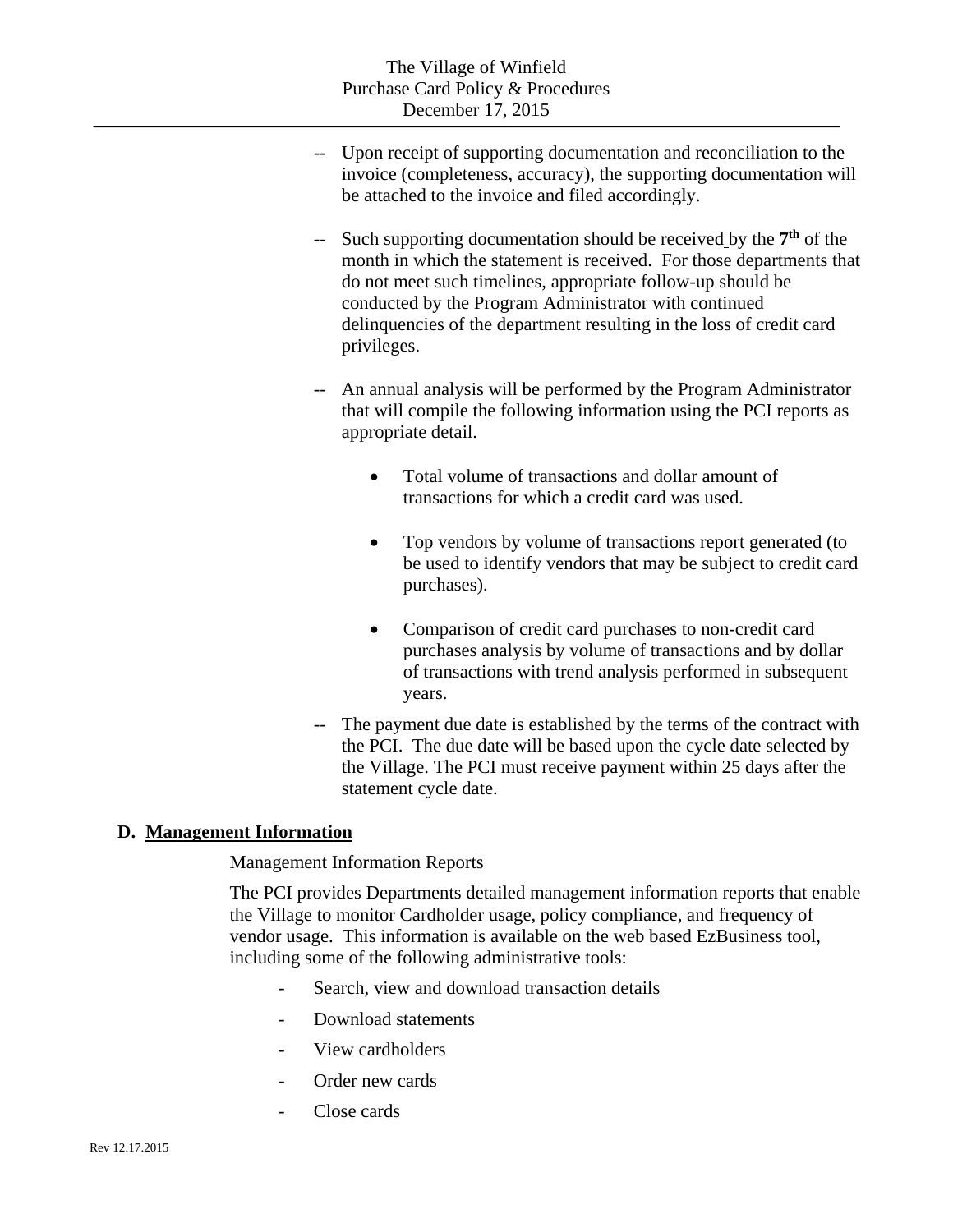# **1099 Reporting**

Payments made to vendors using the purchasing cards may be subject to 1099 reporting. The Finance Department is responsible for adding 1099 reportable payments to individual vendor payment totals for proper 1099 reporting.

# **Internal Controls**

Department Heads must develop and document internal control procedures to ensure that all approved monthly statements are turned into Finance by the **7th** of each month. The department procedures must:

- Ensure the Transaction Log Worksheets have been reviewed and approved by the Cardholder's supervisor and that the appropriate expense accounts have been charged.
- Ensure unacceptable materials and incomplete services are documented on the Transaction Log Worksheet and the purchaser took the appropriate corrective action with the vendor
- Ensure the original payment processing documents are sent to the Finance Department and a copy is maintained in a department file for audit purposes.
- The Finance Department will perform "spot" post-audits of charge card transaction activity to ensure compliance with the procedures contained herein

#### **Records Retention**

Records should be maintained for a period of seven years after final payment.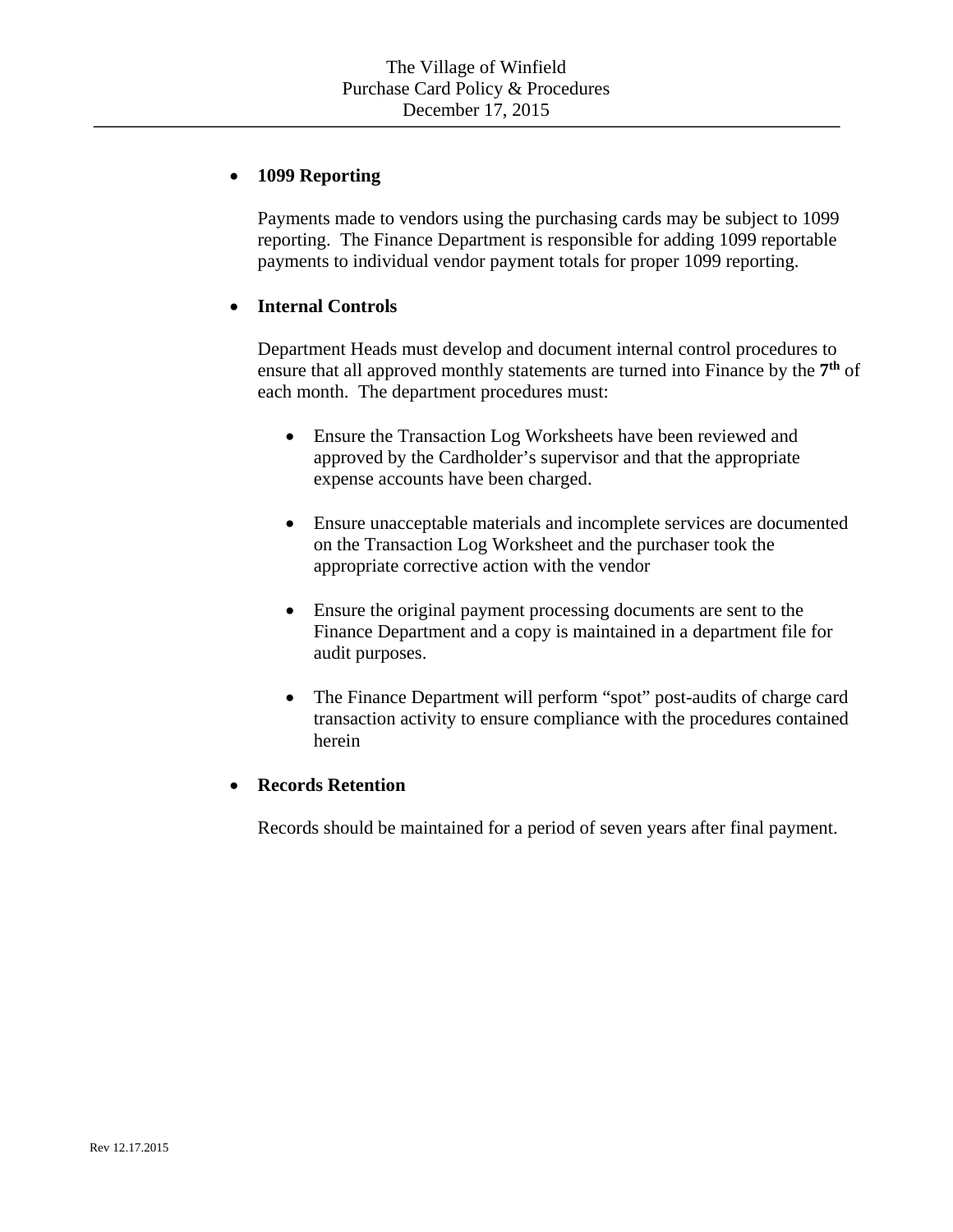## **First Midwest Bank/Village of Winfield APPLICATION/ACKNOWLEDGEMENT FORM**

Your use of the First Midwest Bank Village Purchasing Card issued to you is subject to the following terms and conditions. You must comply with the terms and conditions as part of the terms and conditions of your employment.

- 1. You are being entrusted with a valuable tool a Village purchase card and will be making financial commitments on behalf of the Village. You should strive to obtain the best value for the Village by using existing Village and State Contract suppliers where possible.
- 2. You understand the Village is liable to First Midwest Bank for all charges made on the purchase card.
- 3. You must use this purchase card for approved purchases only and must not charge personal purchases. The Village will audit the use of this purchase card and report and take appropriate action on any discrepancies.
- 4. You must follow the policy and procedures in the Village Purchase Card Policy and Procedures document established by the Village for the use of the purchase card. Failure to do so may result in either revocation of your use privileges or other disciplinary action, including termination of employment.
- 5. You will be given a copy of the Village Purchase Card Policy and Procedures document. You are required to read and follow the requirements of the purchasing card use.
- 6. You must return the purchase card immediately upon request or upon termination of employment (including retirement). Should there be any organizational change which causes your cost center to change, you must return the purchase card and arrange for a new one, if appropriate.
- 7. If the purchase card is lost or stolen, you must notify the Village Purchasing Card Program Administrator and First Midwest Bank at 1-800-221-5920 immediately.
- 8. The Village or First Midwest Bank may change the purchase card terms and conditions or its policy and procedures concerning the use of the purchase card and you must comply with those changes. Any changes will be accomplished by Addendum to the Village Purchase Card Policy and Procedures document.

As the employee being issued the purchase card, I have read and understand the terms and conditions stated above.

Employee name: Department name: \_\_\_\_\_\_\_\_\_\_\_\_\_\_\_\_\_\_\_\_\_\_\_\_\_\_\_\_\_\_\_\_\_\_\_\_\_\_\_\_\_\_\_\_ \_\_\_\_\_\_\_\_\_\_\_\_\_\_\_\_\_\_\_\_\_\_\_\_\_\_\_\_\_\_\_\_\_\_\_\_\_\_\_\_\_\_\_ \_\_\_\_\_\_\_\_\_\_\_\_\_\_\_\_\_\_\_\_\_\_\_\_\_\_\_\_\_\_\_\_\_\_\_\_\_\_\_\_\_\_\_\_ \_\_\_\_\_\_\_\_\_\_\_\_\_\_\_\_\_\_\_\_\_\_\_\_\_\_\_\_\_\_\_\_\_\_\_\_\_\_\_\_\_\_\_ Employee signature (print and sign) \_\_\_\_\_\_\_\_\_\_\_\_\_\_\_\_\_\_\_\_\_\_\_\_\_\_\_\_\_\_\_\_\_\_\_\_\_\_\_\_\_\_\_\_ \_\_\_\_\_\_\_\_\_\_\_\_\_\_\_\_\_\_\_\_\_\_\_\_\_\_\_\_\_\_\_\_\_\_\_\_\_\_\_\_\_\_\_ Date Phone: As the employee's Department Head, I acknowledge that I am responsible to ensure that the employee abides by the above

conditions. I am responsible for taking appropriate action in situations involving misuse of the purchase card. I am responsible for notifying the Village Purchasing Card Program Administrator to cancel the purchase card if the Cardmember is terminated for any reason, or if the Cardmember transfers to another Department within the Village. I am also responsible for making certain that any reports I receive are checked for accuracy.

Cardmember Department Head name \_\_\_\_\_\_\_\_\_\_\_\_\_\_\_\_\_\_\_\_\_\_\_\_\_\_\_\_\_\_\_\_\_\_\_\_\_\_\_\_\_\_\_\_\_\_\_\_\_\_\_\_\_\_\_\_\_\_\_\_\_\_

Cardmember Department Head Signature (signature required) \_\_\_\_\_\_\_\_\_\_\_\_\_\_\_\_\_\_\_\_\_\_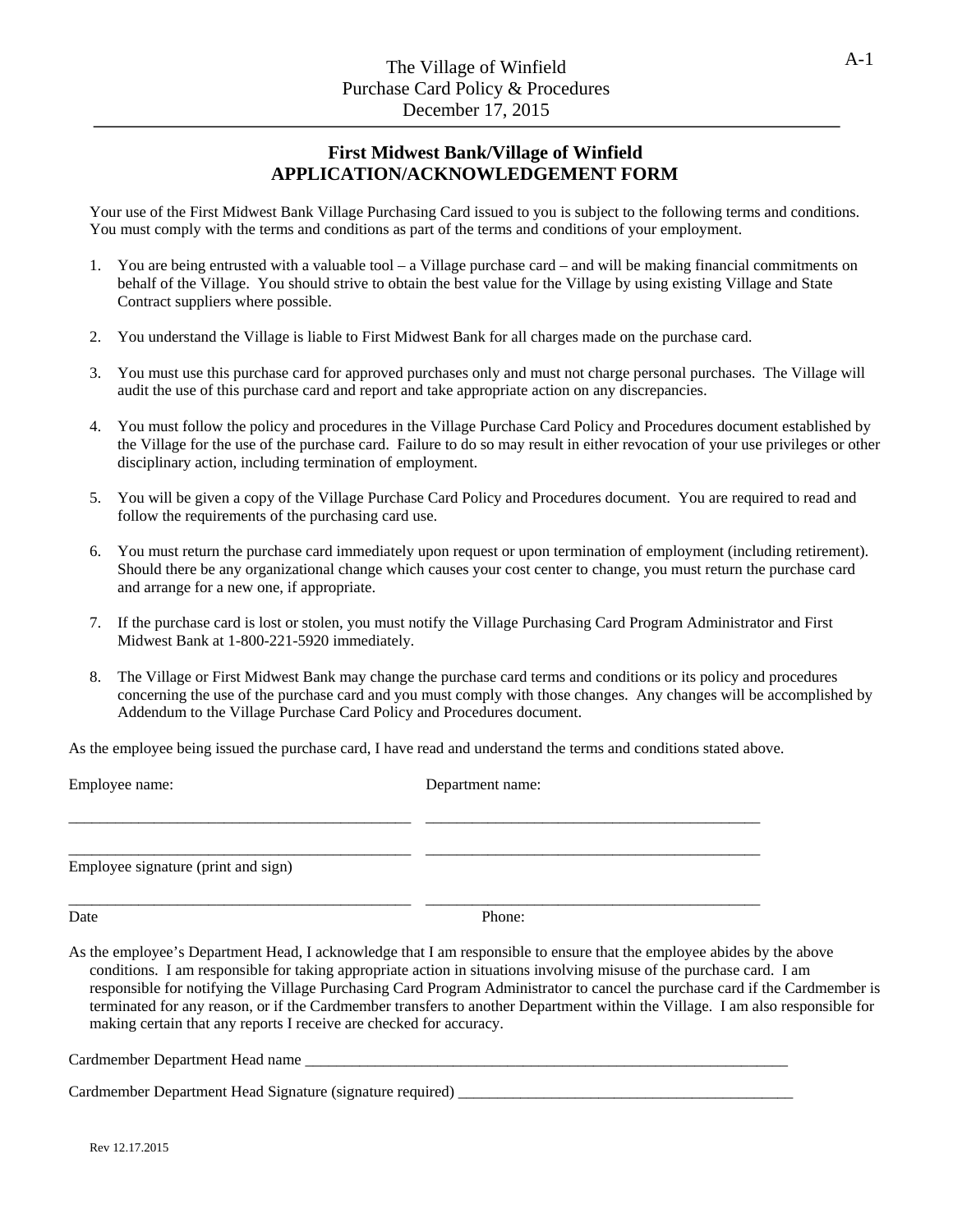|                                                                                                                |                      |                                     |                                      | <b>First Midwest Bank Purchasing Card PROGRAM MAINTENANCE WORKSHEET</b>          |                                  |                               |                  |  |  |
|----------------------------------------------------------------------------------------------------------------|----------------------|-------------------------------------|--------------------------------------|----------------------------------------------------------------------------------|----------------------------------|-------------------------------|------------------|--|--|
| Prepared by:                                                                                                   |                      |                                     | Date:                                |                                                                                  |                                  |                               |                  |  |  |
| Signature:                                                                                                     |                      |                                     | Control Account #:                   |                                                                                  |                                  |                               |                  |  |  |
|                                                                                                                |                      |                                     |                                      | <b>Part I: CARDMEMBER INFORMATION</b> (complete all information in this section) |                                  |                               |                  |  |  |
| Date:                                                                                                          |                      |                                     |                                      | Name of Company:                                                                 |                                  |                               |                  |  |  |
| Cardmember Account #:                                                                                          |                      |                                     |                                      |                                                                                  | <b>Business Mailing Address:</b> |                               |                  |  |  |
| Name of Cardmember                                                                                             |                      |                                     |                                      | City: State:<br>$\mathop{\mathrm{Zip}}\nolimits$                                 |                                  |                               |                  |  |  |
| Part II: MAINTENANCE                                                                                           |                      |                                     |                                      |                                                                                  |                                  |                               |                  |  |  |
| <b>Name Change</b>                                                                                             |                      |                                     |                                      |                                                                                  |                                  |                               |                  |  |  |
| Cardmember name as it appears:                                                                                 |                      |                                     | Cardmember name as it should appear: |                                                                                  |                                  |                               |                  |  |  |
| <b>Address Change</b>                                                                                          |                      |                                     |                                      |                                                                                  |                                  |                               |                  |  |  |
| <b>Current Business Mailing Address:</b>                                                                       |                      |                                     |                                      |                                                                                  |                                  |                               |                  |  |  |
| New Business Mailing Address:                                                                                  |                      |                                     |                                      |                                                                                  |                                  |                               |                  |  |  |
| <b>Permanent Limit/Restriction Changes</b>                                                                     |                      |                                     |                                      | <b>Temporary Limit/Restriction Changes</b>                                       |                                  |                               |                  |  |  |
| Type of limit<br>Type of limit                                                                                 | Increase<br>Increase | Decrease<br>Decrease                | Amount<br>Amount                     | Type of limit<br>Type of limit                                                   | Increase                         | Increase Decrease<br>Decrease | Amount<br>Amount |  |  |
| Add or delete:                                                                                                 |                      |                                     |                                      | Dates from:                                                                      |                                  | To:                           |                  |  |  |
| Type of restriction:                                                                                           |                      |                                     | Type of restriction:                 |                                                                                  |                                  |                               |                  |  |  |
| <b>Card Replacement</b>                                                                                        |                      |                                     |                                      | <b>Cancellation Reinstatement</b>                                                |                                  |                               |                  |  |  |
| <b>Not Received</b><br><b>Stolen</b><br>Lost<br><b>Embossing Error</b><br><b>Mutilated</b><br><b>Comments:</b> |                      | <b>Cancellation</b><br><b>Other</b> |                                      | <b>Reinstatement</b><br><b>Reason:</b>                                           |                                  |                               |                  |  |  |
| <b>Account Transfer</b>                                                                                        |                      |                                     |                                      |                                                                                  |                                  |                               |                  |  |  |
| From:                                                                                                          |                      |                                     |                                      | To:                                                                              |                                  |                               |                  |  |  |
| Account Number:                                                                                                |                      |                                     | <b>Account Number:</b>               |                                                                                  |                                  |                               |                  |  |  |
| Cardmember Name:                                                                                               |                      |                                     |                                      | Cardmember Name:                                                                 |                                  |                               |                  |  |  |

The undersigned hereby requests a name change be effected and a Corporate Purchasing Card be issued as indicated herein and renewed and replaced until the undersigned gives notice to cease. By requesting the name change, the undersigned understands that First Midwest Bank will cancel any outstanding Corporate Purchasing Cards issued under the former name. Undersigned further agrees to destroy such Cards issued under the former name.

Send to: Village of Winfield Finance Department (630) 933-7100 Signature: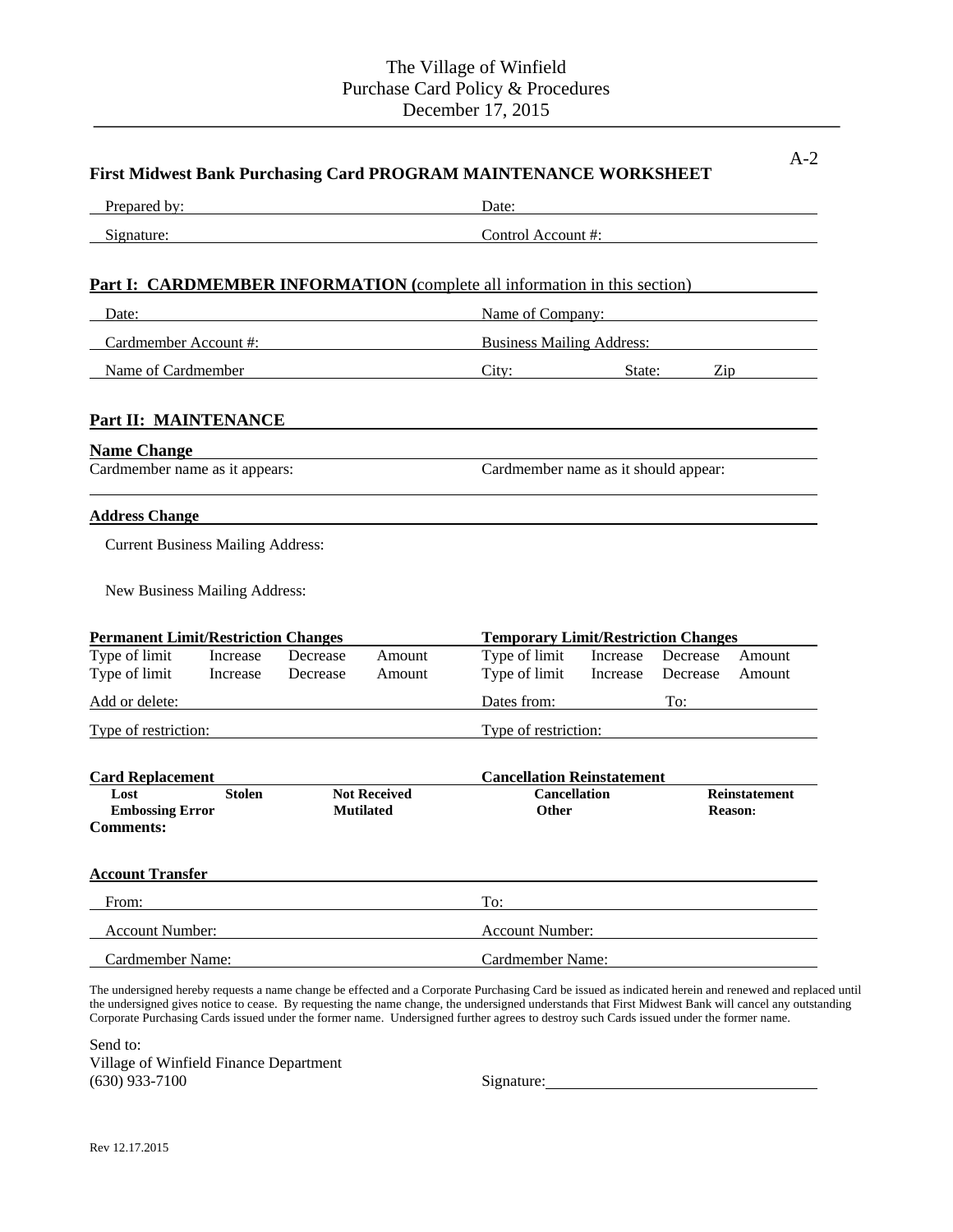## **TRANSACTION LOG WORKSHEET**

| <b>Date</b> | <b>Supplier Name</b> | Order No. | <b>Item/service Description</b> | Total \$ | Tax/N-Tax | Account No. | <b>Received Date</b> | <b>Statement Date</b>       | <b>Comments</b> |
|-------------|----------------------|-----------|---------------------------------|----------|-----------|-------------|----------------------|-----------------------------|-----------------|
|             |                      |           |                                 |          |           |             |                      |                             |                 |
|             |                      |           |                                 |          |           |             |                      |                             |                 |
|             |                      |           |                                 |          |           |             |                      |                             |                 |
|             |                      |           |                                 |          |           |             |                      |                             |                 |
|             |                      |           |                                 |          |           |             |                      |                             |                 |
|             |                      |           |                                 |          |           |             |                      |                             |                 |
|             |                      |           |                                 |          |           |             |                      |                             |                 |
|             |                      |           |                                 |          |           |             |                      |                             |                 |
|             |                      |           |                                 |          |           |             |                      |                             |                 |
|             |                      |           |                                 |          |           |             |                      |                             |                 |
|             |                      |           |                                 |          |           |             |                      |                             |                 |
|             |                      |           |                                 |          |           |             |                      |                             |                 |
|             |                      |           |                                 |          |           |             |                      |                             |                 |
|             |                      |           |                                 |          |           |             |                      |                             |                 |
|             |                      |           |                                 |          |           |             |                      |                             |                 |
|             | $\alpha$ 1 1 M       |           | 191                             |          |           |             |                      | $\mathbf{C1}$ $\mathbf{C2}$ | $\mathbf{r}$    |

| Cardmember Name: | a<br>$\gamma_c$ # (last four digits) | Sheet: |  |
|------------------|--------------------------------------|--------|--|
| Department:      | Approval:                            |        |  |